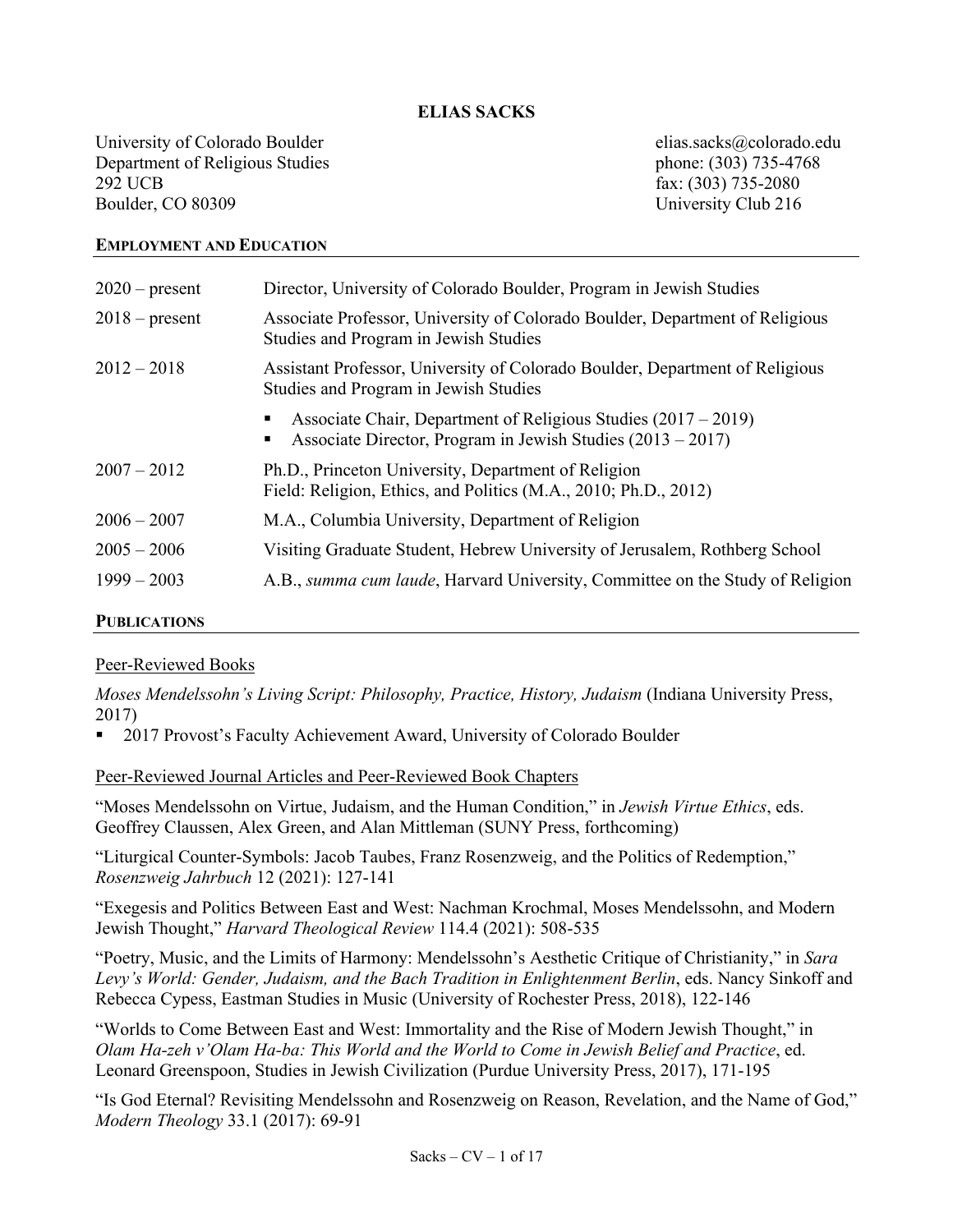"Law, Ethics, and the Needs of History: Mendelssohn, Krochmal, and Moral Philosophy," *Journal of Religious Ethics* 44.2 (2016): 352-377

"Civic Freedom out of the Sources of Judaism: Mendelssohn, Maimonides, and Law's Promise," *Journal of Jewish Ethics* 2.1 (2016): 86-111

"Spinoza, Maimonides and the Politics of Prophecy," *Jewish Studies Quarterly* 21.1 (2014): 67-98

"*Finden Sie mich sehr amerikanisch?*: Jacob Taubes, Hermann Cohen, and the Return to German-Jewish Liberalism," *Leo Baeck Institute Year Book* 57 (2012): 187-210

"Moses Mendelssohn," *Oxford Bibliographies* in Jewish Studies, ed. David Biale (Oxford University Press, 2012)

#### Non-Peer-Reviewed Journal Articles (Co-Authored)

"Introduction" to "Rosenzweig's *The Star of Redemption* and the Contemporary Moment," *Political Theology* 22.8 (2021): 720-724, co-authored with Sarah Pessin

#### Edited Book Chapters

"Natural Law in Modern Judaism," in *The Encyclopedia of the Bible and its Reception* (De Gruyter, forthcoming)

"Modes of Interpretation in Jewish Ethics" in *Encyclopedia of Religious Ethics*, eds. William Schweiker, Maria Antonaccio, Elizabeth Bucar, and David Clairmont (Wiley-Blackwell, forthcoming)

"The Promise and Perils of Perplexity: Jewish Philosophy and Public Culture, Yesterday and Today," in *The Future of Jewish Philosophy*, volume 21 of *The Library of Contemporary Jewish Philosophers*, eds. Hava Tirosh-Samuelson and Aaron Hughes (Brill, 2018), 79-97

"Anarchy and Law: Mendelssohn on Philosophy and Judaism," in *Moses Mendelssohn: Enlightenment, Religion, Politics, Nationalism*, eds. Charles Manekin and Michah Gottlieb, Studies and Texts in Jewish History and Culture (University Press of Maryland, 2015), 237-273

# Critical Translations

Selections from the writings of Samuel David Luzzatto, Mordecai Gumpel Schnaber-Levison, Meir Halevi Letteris, Salomon Rubin, Abraham Isaac Kook, and Micha Joseph Berdichevsky (Hebrew), in *Spinoza's Challenge to Jewish Thought: Writings on His Life, Philosophy, and Legacy*, ed. Daniel Schwartz, Brandeis Library of Modern Jewish Thought (Brandeis University Press, 2019)

Selections from the writings of Moses Mendelssohn (Hebrew), in *Moses Mendelssohn: Writings on Judaism, Christianity, and the Bible*, ed. Michah Gottlieb, trans. Allan Arkush, Curtis Bowman, and Elias Sacks, Brandeis Library of Modern Jewish Thought (Brandeis University Press, 2011)

■ Finalist, 2011 National Jewish Book Award

# Journal Issues

"Jewish Thought in Times of Crisis," Special Issue of *Religions* (forthcoming 2022), co-edited with Andrea Cooper

"Rosenzweig's *The Star of Redemption* and the Contemporary Moment," Special Issue of *Political Theology* 22.8 (2021), co-edited with Sarah Pessin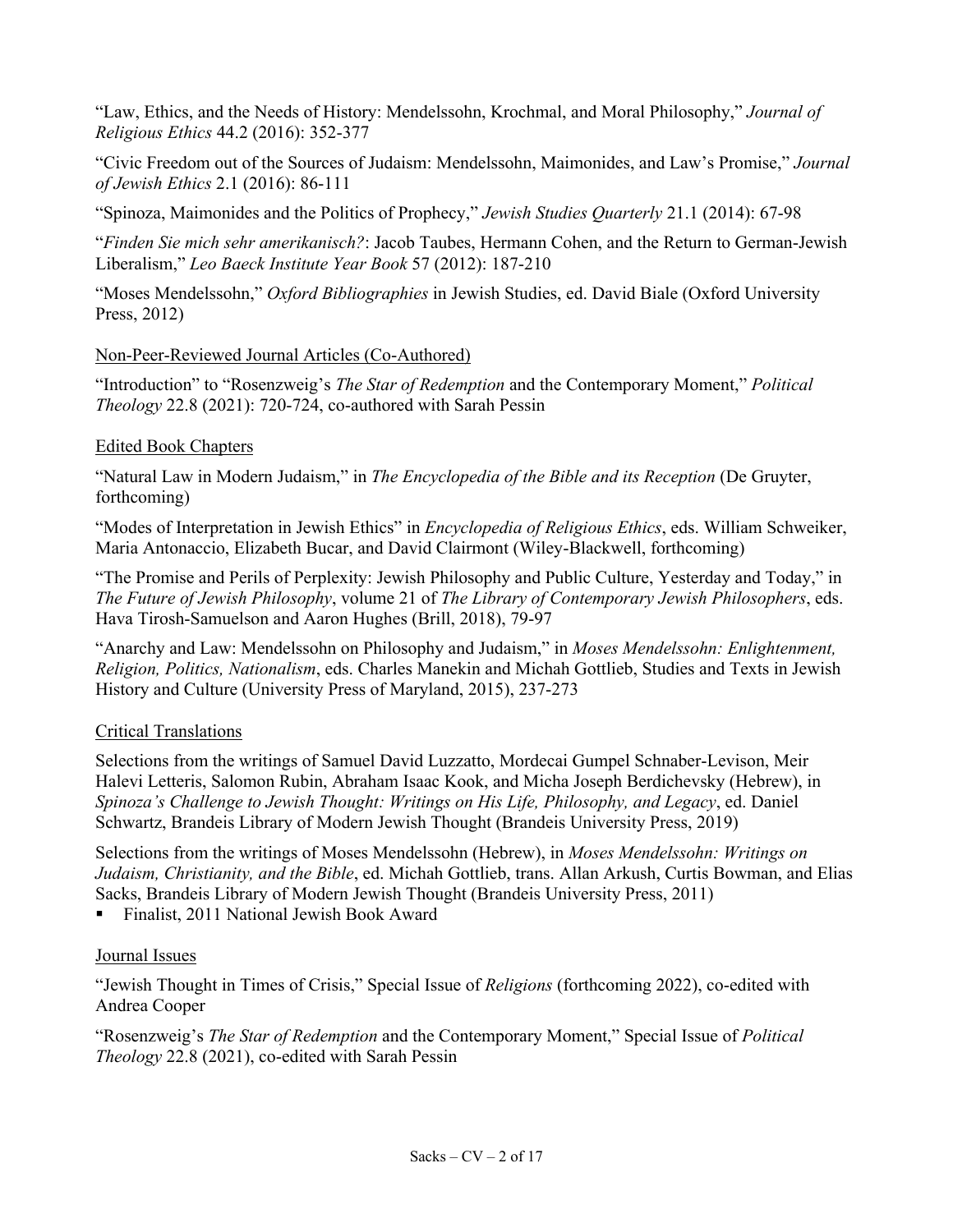#### Book Reviews

Review of Paul Guyer, *Reason and Experience in Mendelssohn and Kant*, in *Kantian Review* 26.3 (2021): 486-491

Review of Abigail Gillman, *A History of German Jewish Bible Translation*, in *H-Judaic* (2020)

Review of Ofri Ilany, *In Search of the Hebrew People: Bible and Nation in the German Enlightenment*, in *H-Judaic* (2019)

Review of Edward Breuer and David Sorkin, eds., *Moses Mendelssohn's Hebrew Writings*, in *Reading Religion* (2018)

"Saving the World," *Jewish Review of Books* 7.1 (2016): 23-25

#### In Progress

*Nachman Krochmal and the Struggle for Jewish Modernity* – book manuscript in preparation

#### Pedagogy

"Expanding the Jewish Studies Classroom: Citizenship, Vulnerability, and the Trinity," Association for Jewish Studies Conference Papers on Pedagogy (2014; http://www.ajsnet.org/pedagogy.htm#classroom)

#### Public Scholarship

"Moses Mendelssohn's Hebrew Politics," Oxford University Press Blog (2017; https://blog.oup.com/2017/09/moses-mendelssohn-judaism-politics/)

#### **PRESENTATIONS**

# Refereed Conference Presentations

Response to Yael Sela, "Something Concerning the Hebrew Psalms: Myth, Theology, and National Poetry in *Wissenschaft des Judentums*," Association for Jewish Studies, Chicago, December 2021

Participant in Roundtable on "Where Do We Go From Here? Creating Responsiveness and Responsibility in Professional Organizations," Association for Jewish Studies, Chicago, December 2021

"'God Appears as an Adjective, Not a Noun': Nachman Krochmal, German Idealism, and the Jewish Body Politic," Sociality in Modern Jewish Philosophy and German Idealism, Yale University, Online Program, June 2021

Participant in Roundtable on "Teaching and Learning the Languages of Jewish Studies," Association for Jewish Studies, Online Program, December 2020

Response to Dustin Atlas, Sarah Pessin, and Sarah Wolf, "Affecting Jewish Studies," American Academy of Religion, Online Program, November 2020

Participant in Roundtable on "Beyond 'Judaism Week': Jewish Sources for the Religious Studies Classroom," American Academy of Religion, Online Program, November 2020

"Exile and Revelation: Reflections on Jewish and Christian Thought" (for roundtable on "Exile in the Modern Jewish Imagination"), Association for Jewish Studies, San Diego, December 2019

"Halakha, Aggada, and the Body Politic: Nachman Krochmal and Shia-Jewish Dialogue" (for seminar on "Shia and Jewish Legal Reasoning in Dialogue"), Association for Jewish Studies, San Diego, December 2019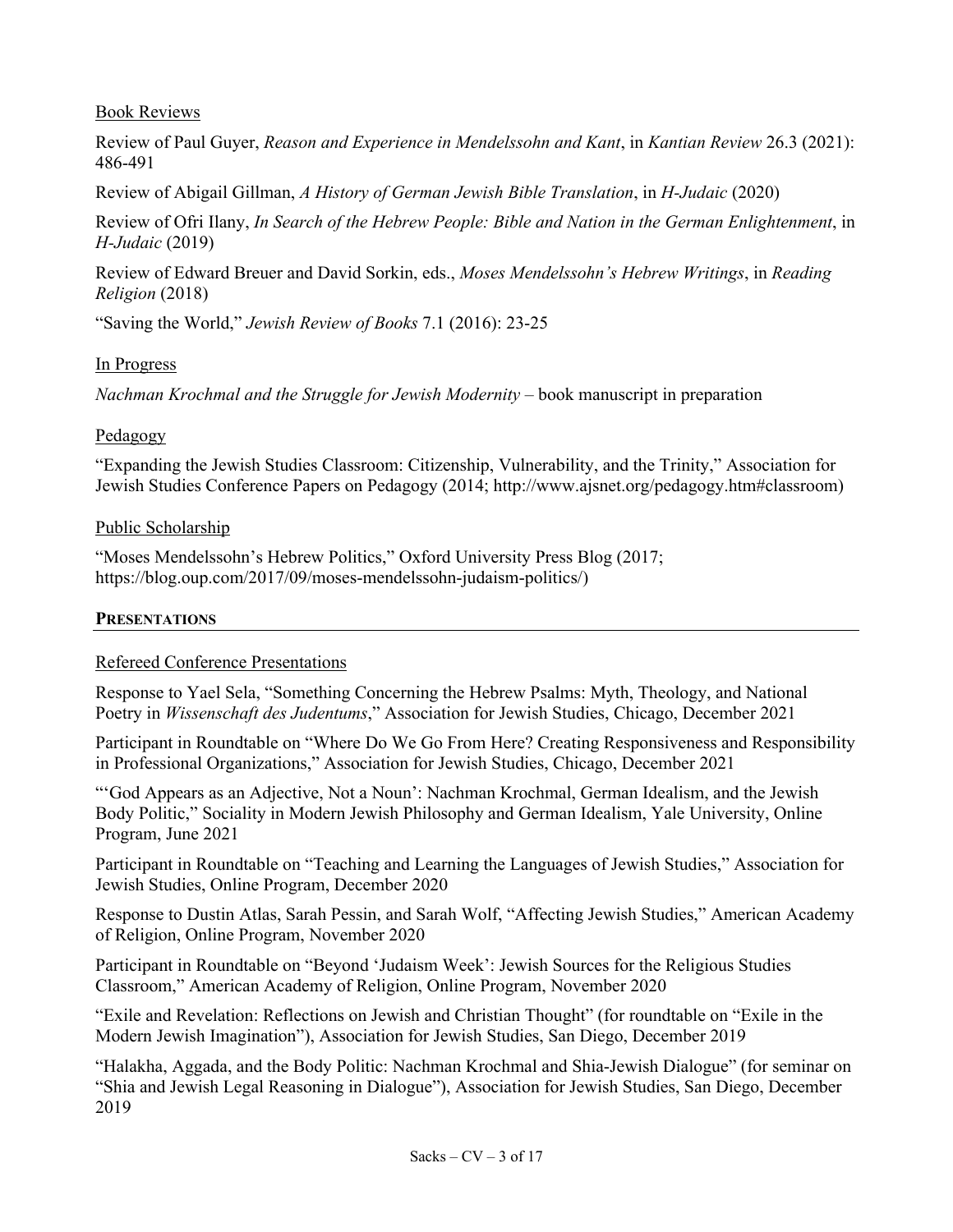"Liturgical Counter-Symbols: Franz Rosenzweig, Jacob Taubes, and the Politics of Redemption," Back to Redemption – Rosenzweig's *Star* 1919-2019: Internationale Rosenzweig Gesellschaft Conference, Jerusalem, February 2019

"Aesthetics, Politics, and the Haskalah: Krochmal's Philosophy of History Revisited," Association for Jewish Studies, Boston, December 2018

"Imperialism, Liberalism, and Jewish Studies: Jacob Taubes and the Jewish Paul," American Academy of Religion, Denver, November 2018

"Medieval Exegesis and Modern Judaism: Mendelssohn and Krochmal on Ecclesiastes," Eleventh Congress of the European Association for Jewish Studies, Krakow, July 2018

Response to Kathrin Wittler, Yael Sela, and Amir Banbaji, "Bible and Haskalah," Eleventh Congress of the European Association for Jewish Studies, Krakow, July 2018

"Critical Theory out of the Sources of Judaism: Horkheimer, Cohen, and Jewish Thought," American Academy of Religion, Boston, November 2017

"Language or Politics? Moses Mendelssohn and Nachman Krochmal on Biblical Exegesis," Seventeenth World Congress of Jewish Studies, Hebrew University of Jerusalem, August 2017

"The Sounds of Thought Between East and West: Mendelssohn and Krochmal on Music as Philosophy," Association for Jewish Studies, San Diego, December 2016

"Discovery or Disclosure? Medieval Exegesis and Modern Judaism Between East and West," American Academy of Religion, San Antonio, November 2016

"The Business of Philosophy: Mendelssohn and Krochmal on Economics and Judaism," American Academy of Religion, Atlanta, November 2015

"Worlds to Come Between East and West: Immortality and the Rise of Modern Jewish Thought," This World and the World to Come in Jewish Belief and Practice, Creighton University – University of Nebraska Lincoln – University of Nebraska Omaha, October 2015

"From Moses to Moses: Mendelssohn, Maimonides, and Law's Promise" (for session on "Common Law and Common Ground: Reconceiving Covenantal Ethics in Contemporary Jewish and Christian Thought"), Society of Jewish Ethics, Chicago, January 2015

"Exegesis Contested: Moses Mendelssohn, Nachman Krochmal, and the Reception of German-Jewish Hermeneutics," Association for Jewish Studies, Baltimore, December 2014

"Ritual Theory and Jewish Enlightenment: Mendelssohn and Contemporary Debates," American Academy of Religion, San Diego, November 2014

"Jewish Thought Between Past and Present: The Case of Nachman Krochmal" (for group on Christian Ethics in Historical Context), Society of Christian Ethics, Seattle, January 2014

"Hebrew Politics Between East and West: Krochmal's Covert Critique of Mendelssohn," Revealers of Secrets – 200 Years of Galician Haskalah: The Fifth International Conference for the Study of the Haskalah Movement, Hebrew University of Jerusalem, December 2013

Participant in Roundtable on "Attracting Students to the Jewish Studies Classroom: Reports from the Field," Association for Jewish Studies, Boston, December 2013

"Aesthetic Politics: Poetry, Music, and Citizenship in Mendelssohn's Hebrew Writings," American Academy of Religion, Baltimore, November 2013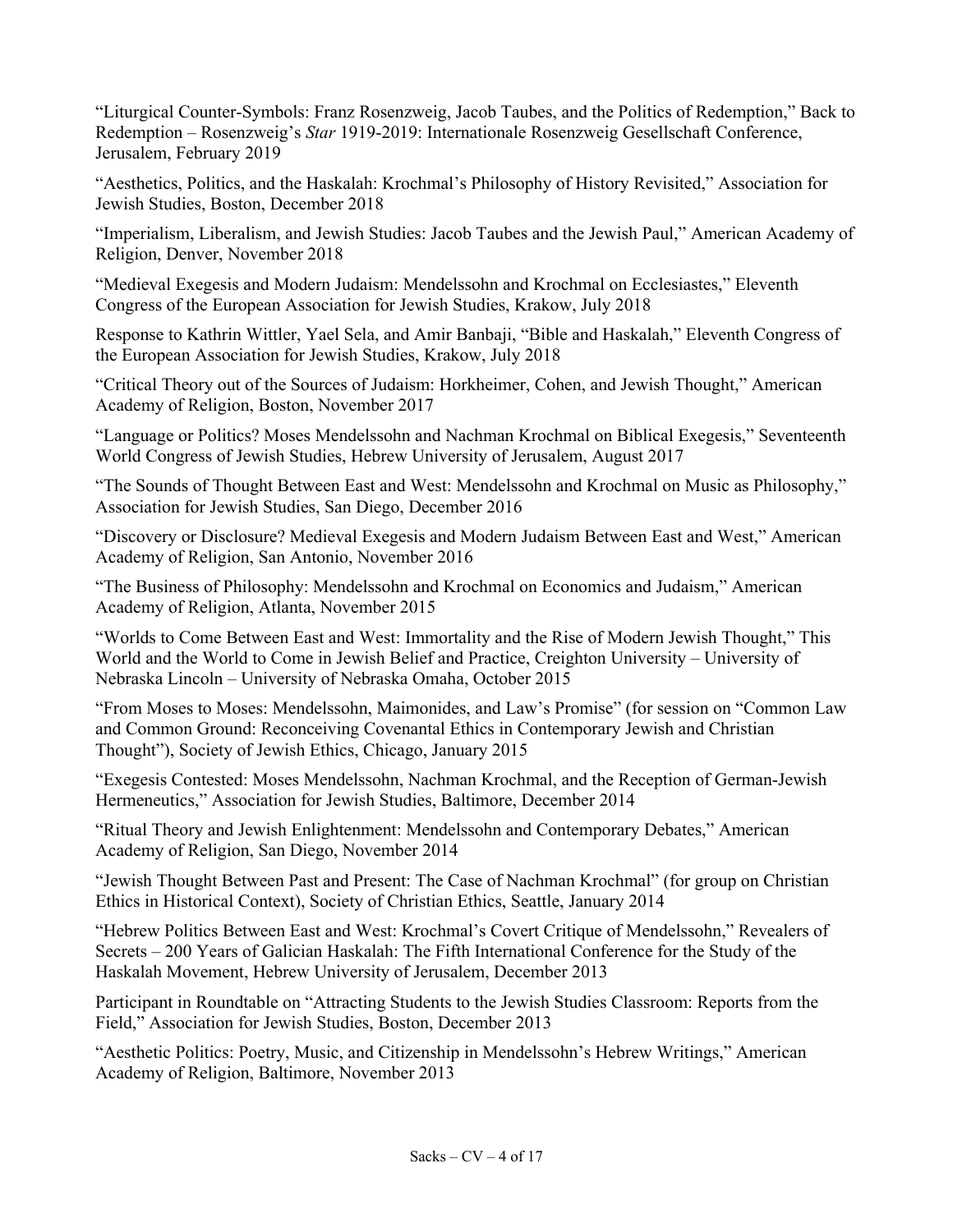"The Limits of Ethics: Mendelssohn and Krochmal on Judaism and the Good," Association for Jewish Studies, Chicago, December 2012

"Rescuing the Law: Practical Discretion and Historical Change in Mendelssohn's Hebrew Writings," American Academy of Religion, Chicago, November 2012

"'A Source of Splendor': Sexual Desire in Mendelssohn's Hebrew Writings," Association for Jewish Studies, Washington D.C., December 2011

"Authority in Mendelssohn's Hebrew Works: Rethinking the Canon of Modern Jewish Thought," American Academy of Religion, San Francisco, November 2011

"Reenacting the Philosophical Past: Rosenzweig, Hegel, and Neighbor Love," Rhetorics of Religion in Germany 1900-1950, Princeton University, March 2011

"Ethics, Politics, and Jewish Practice: Revisiting Mendelssohn's Hebrew Writings," Association for Jewish Studies, Boston, December 2010

"'*Finden Sie mich sehr amerikanisch?*': The Exile of Jacob Taubes and the Return to German-Jewish Liberalism," Transferring German-Jewish Modernity Into the World, Ludwig-Maximilians-Universität Munich, October 2009

#### Invited Presentations

Participant in Roundtable on "Making Mistakes, Making Amends," Difficult Dialogues Series, Center for Humanities and the Arts, University of Colorado Boulder, Online Program, January 2022

Response to Randi Rashkover, "Prophetic Politics and Political Resistance in *The Star of Redemption*," and Larisa Reznik, "Both Lawful and Coercive: Reading Western Political Rationality Like an Abolitionist Would," Political Theology Network, Online Program, June 2021

"What is the Best Argument for Immortality? Philosophy, Scepticism, and the Bible in Mendelssohn's Qohelet Commentary," Mendelssohn's Commentary on Qohelet, Maimonides Centre for Advanced Studies, Universität Hamburg, Online Program, February 2021

Response to Samuel Boyd, "A Prophetic Judgement without Reprieve: The Concepts of Remnant and Law in Amos 3:12," Mediterranean Studies Group, University of Colorado Boulder, Online Program, October 2020

"Is Liberal Democracy a Jewish Value?" Center for Small Town Jewish Life, Colby College, Online Program, October 2020

"A 'Most Remarkable "Jewish Sect"' Reconsidered: The Frankfurt School Between Jewish and Islamic Thought," A Decade of Islamic Theology: Looking Back and Ahead, Academy for Islam in Research and Society, Frankfurt, September 2020 (postponed)

"In Defense of Perplexity: Politics and the Threat of Anti-Intellectualism from the Jewish Enlightenment to Today," Virginia Center for the Study of Religion / Center for German Studies / Jewish Studies Program, University of Virginia, November 2019

"Critical Theory out of the Sources of Judaism: *Dialectic of Enlightenment* and the Problem of 'Jewish Thought,'" Virginia Center for the Study of Religion / Center for German Studies / Jewish Studies Program, University of Virginia, November 2019

"Does Christianity Matter for Judaism – and Vice Versa?" Valley Beit Midrash, Phoenix, January 2019

"Can Jews Be Citizens? Jewish Politics from the Enlightenment to Today," Valley Beit Midrash, Phoenix, January 2019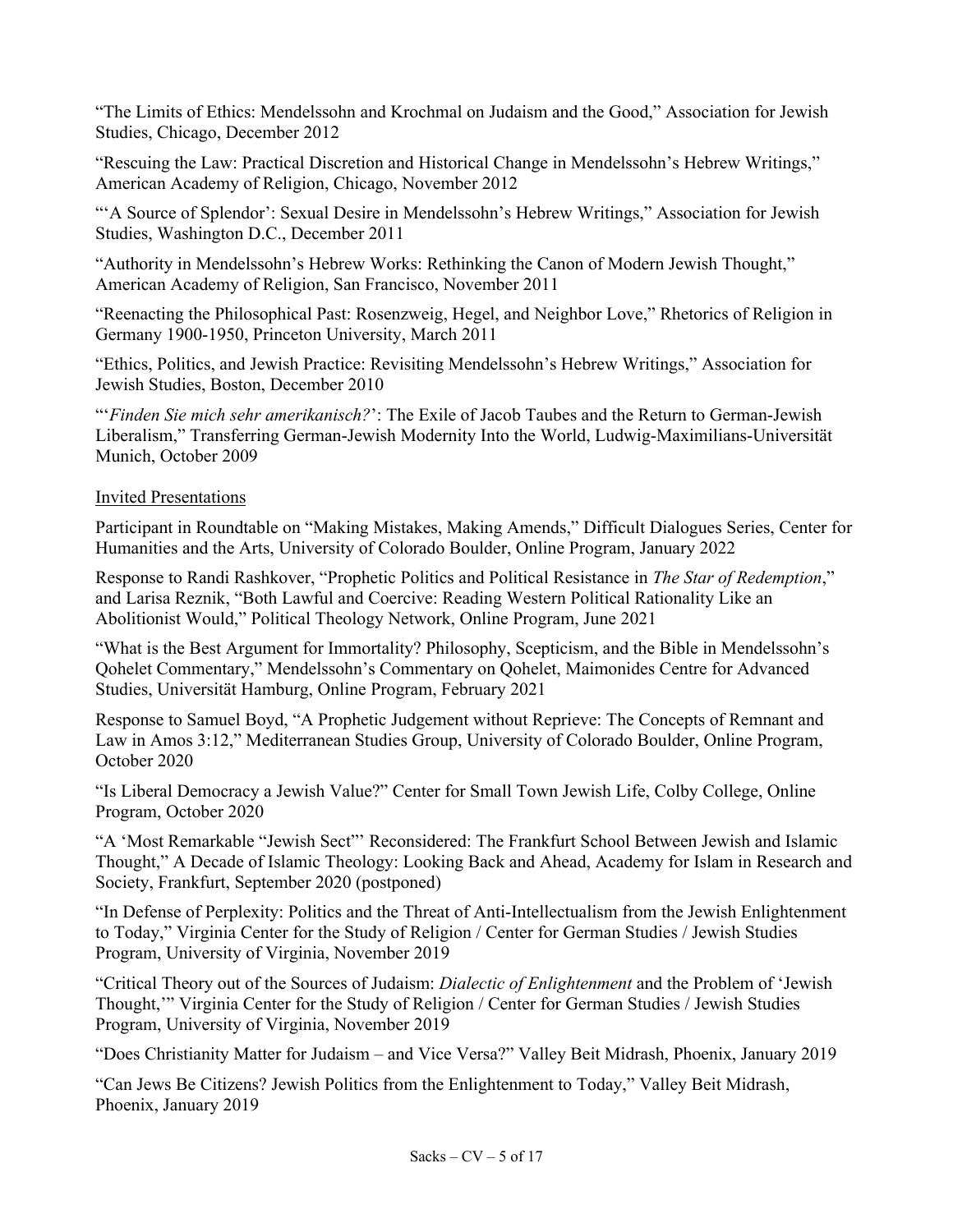"Critical Theory out of the Sources of Judaism: Horkheimer, Cohen, and Jewish Thought," Jewish Thought Workshop, Princeton University, October 2018

Response to Leora Batnitzky, "On the Continued Challenge of Edith Stein for Jewish-Christian Dialogue," Jewish Thought Workshop, Princeton University, October 2018

"Exegetical Politics: Nachman Krochmal and Modern Jewish Thought," Jewish Thought Workshop, Princeton University, February 2018

Response to Randi Rashkover, "Nature and Norm: Judaism, Christianity and the Theo-Political Problem," Jewish Thought Workshop, Princeton University, February 2018

Discussant for Rhiannon Graybill's *Are We Not Men? Unstable Masculinity in the Hebrew Prophets* and Sarah Imhoff's *Masculinity and Making of American Judaism*, Gathering with Authors, Society of Jewish Ethics, Portland, January 2018

"Can Jews Be Citizens? Jewish Politics from the Enlightenment to Today," Leni Sassower Lecture, University of Colorado Colorado Springs, September 2017

Response to Tessa Chelouche, "Agency in the Midst of Oppression: Jewish Doctors, Ghettos, and Public Health," Program in Jewish Studies and Center for Bioethics and Humanities, University of Colorado Boulder, April 2017

Participant in Gathering with Authors, Society of Jewish Ethics, New Orleans, January 2017

"Jewish Philosophy and Jewish Culture, Yesterday and Today" (for session on "Jewish Philosophy in Contemporary Culture"), The Future of Jewish Philosophy: A Conference on *The Library of Contemporary Jewish Philosophers*, Arizona State University, September 2016

Response to Michah Gottlieb and Shira Billet, "Politics, Law, and Religion," Judaism in Modern Philosophy: Spinoza, Hermann Cohen, and the Legacies of German Idealism, Princeton University, April 2016

"Hebrew Philosophy Between East and West: Mendelssohn, Krochmal, and Jewish Modernity," Borns Jewish Studies Program, Indiana University, February 2016

"Why Think with Rabbinic Texts?" Thinking with Rabbinic Texts: An Exploratory Workshop, Boston University, December 2015

Participant in Panel Discussion on "The Multidisciplinary Nature of Religious Studies," Joint Doctoral Program in the Study of Religion, University of Denver – Iliff School of Theology, May 2015

Response to Carl Raschke, Janet Rumfelt, and Ted Vial, "Religion and the Academy," Center for Judaic Studies, University of Denver, April 2015

Presenter at Early Modern/Modern Jewish History Colloquium, Judaic Studies Program, Yale University, October 2014

"The Perils and Promise of Philosophical Naming: Moses Mendelssohn on Philosophy, History, and Language," The Meaning of Names: Naming Diversity in the 21st Century, University of Colorado Boulder Museum of Natural History, October 2014

"Religion Contested: Mendelssohn's Aesthetic Critique of Christianity," Sara Levy's World: Music, Gender, and Judaism in Enlightenment Berlin, Rutgers University, September 2014

"Biblical Exegesis as Philosophical Methodology," Center for Judaic Studies, University of Denver, May 2014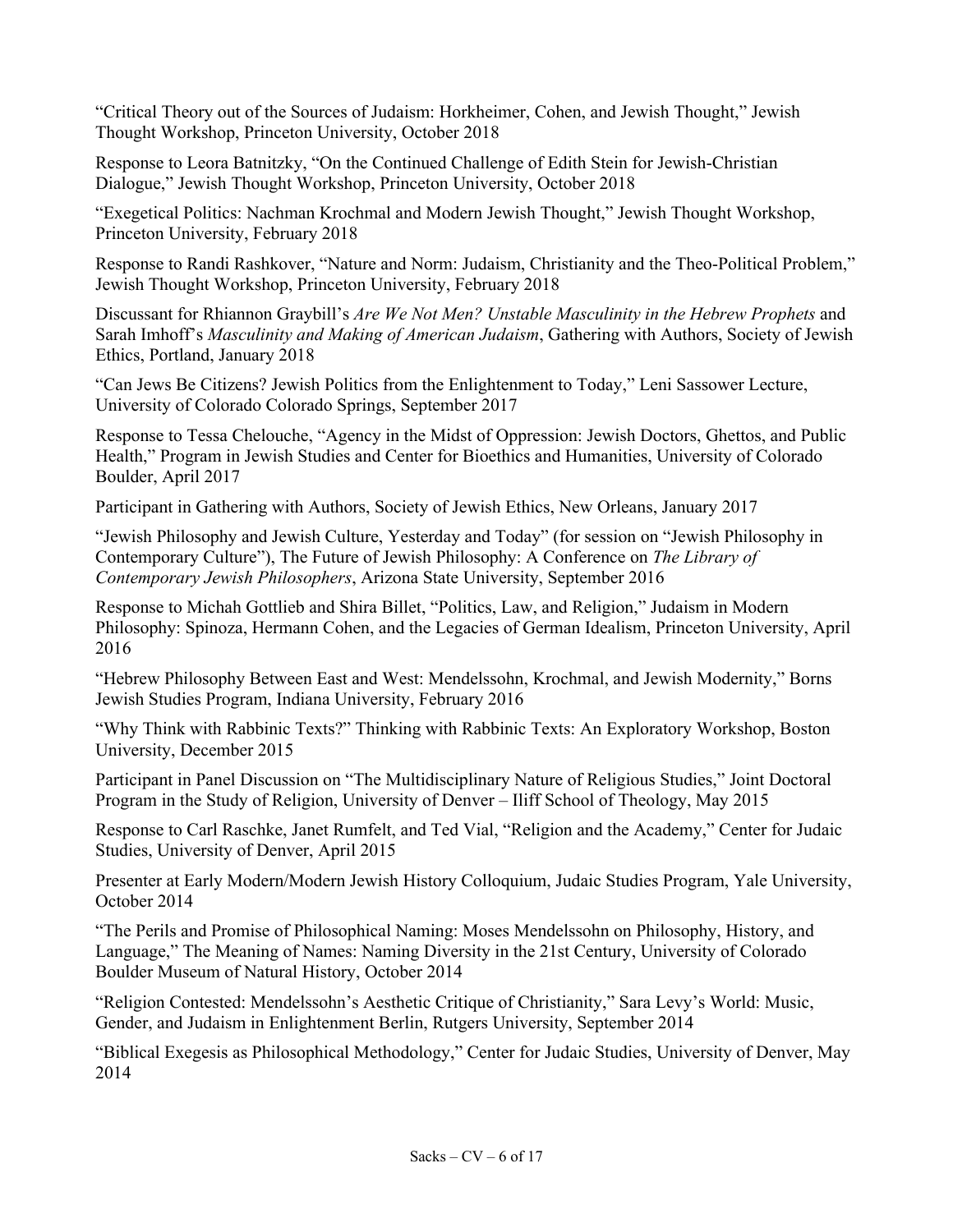"Hebrew Philosophy Between East and West: Law and Ethics in Modern Jewish Thought," Center for Humanities and the Arts, University of Colorado Boulder, March 2014

Response to Shaul Magid, "After Multiculturalism: Post-Ethnicity and Judaism in America," Sondra Bender Visiting Scholar Lecture, University of Colorado Boulder, March 2014

Participant in Workshop for Early Career Faculty in Jewish Studies, American Academy for Jewish Research, New York University, May 2013

"From Mysticism to Humanism: Moses Mendelssohn, Sexual Desire, and the History of Jewish Thought," Jewish Studies Colloquium, University of Colorado Boulder, October 2012

"Jewish Law as Political Educator," Annual Conference, Center for Jewish Law and Contemporary Civilization at the Benjamin N. Cardozo School of Law, April 2012

"Politics in a Hebrew Key: Mendelssohn on Judaism, Citizenship, and the Common Good," A Continuing Conversation: Moses Mendelssohn and the Legacy of the Enlightenment, Center for Jewish History, September 2011

"Moses Mendelssohn's Philosophy of Judaism Reconsidered," Centre for Jewish Studies Graduate Colloquium, University of Toronto, April 2010

"Recontextualizing the 'Living Script': Jewish Practice Through Mendelssohn's German and Hebrew Writings," The Question of Unity in Moses Mendelssohn's Thought, Princeton University, April 2010

"Between Creation and Revelation: Jonas, Maimonides, and the Return to Medieval Rationalism," Hans Jonas Working Group, Princeton University, December 2009

"Spinoza, Maimonides, and Politics," Tikvah Project on Jewish Thought Graduate Colloquium, Princeton University, July 2009

| 2021 | Co-Principal Investigator, "Jews of Color: Histories and Futures," \$250,000 Grant<br>from the Religion and Theology Program, Henry Luce Foundation                                          |
|------|----------------------------------------------------------------------------------------------------------------------------------------------------------------------------------------------|
| 2021 | Office for Outreach and Engagement Arts and Humanities Initiative, University of<br>Colorado Boulder (for in-person lecture and webinar concert series)                                      |
| 2020 | Office for Outreach and Engagement Arts and Humanities Initiative, University of<br>Colorado Boulder (for webinar series)                                                                    |
| 2019 | Arts and Sciences Fund for Excellence Grant, University of Colorado Boulder (for<br>conference travel)                                                                                       |
| 2018 | Arts and Sciences Fund for Excellence Grant, University of Colorado Boulder<br>(two grants for conference travel)                                                                            |
| 2017 | Provost's Faculty Achievement Award, University of Colorado Boulder                                                                                                                          |
| 2016 | President's Fund for the Humanities, University of Colorado (for Regional<br>Meeting, American Academy of Religion / Society of Biblical Literature - Rocky<br>Mountain-Great Plains Region) |
| 2016 | Arts and Sciences Fund for Excellence Grant, University of Colorado Boulder (for<br>conference travel)                                                                                       |
|      |                                                                                                                                                                                              |

#### **FELLOWSHIPS, GRANTS, AND HONORS**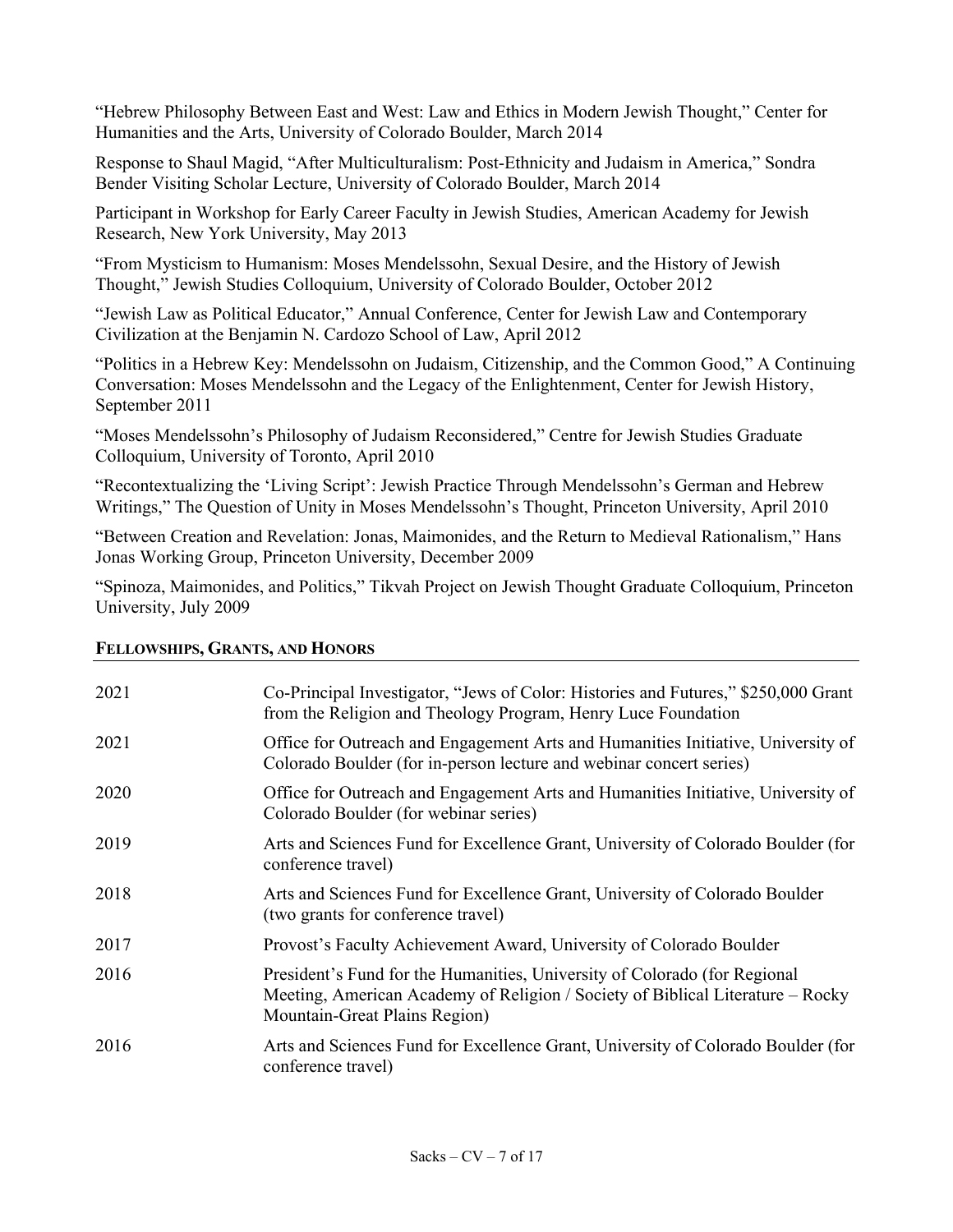| Faculty Grant, Center for Western Civilization, Thought, and Policy, University of<br>Colorado Boulder (for Regional Meeting, American Academy of Religion /<br>Society of Biblical Literature - Rocky Mountain-Great Plains Region) |
|--------------------------------------------------------------------------------------------------------------------------------------------------------------------------------------------------------------------------------------|
| Arts and Humanities Outreach and Inclusivity Grant, University of Colorado<br>Boulder (for Embodied Judaism: American Judaism and Social Justice)                                                                                    |
| Faculty Grant, Center for Western Civilization, Thought, and Policy, University of<br>Colorado Boulder (for Embodied Judaism: American Judaism and Social Justice)                                                                   |
| Special Event – Visiting Scholar Grant, Graduate Committee on the Arts and<br>Humanities, University of Colorado Boulder (with David Shneer: for Embodied<br>Judaism: American Judaism and Social Justice)                           |
| Special Initiatives Grant, American Academy for Jewish Research (with Sarah<br>Pessin, University of Denver: for University of Colorado - University of Denver<br>Jewish Philosophy Collaborative)                                   |
| Arts and Sciences Fund for Excellence Grant, University of Colorado Boulder (for<br>conference travel)                                                                                                                               |
| Faculty Fellowship, University of Colorado Boulder, Center for Humanities and<br>the Arts                                                                                                                                            |
| Mrs. Giles Whiting Foundation Fellowship in the Humanities, Whiting<br>Foundation and Princeton University                                                                                                                           |
| Laurance S. Rockefeller Graduate Prize Fellowship, Princeton University                                                                                                                                                              |
| Graduate Prize Fellowship, Princeton University, Center for Human Values                                                                                                                                                             |
| Award for Excellence in Undergraduate Teaching, Princeton University,<br>Department of Religion                                                                                                                                      |
| Graduate Fellowship, Benjamin N. Cardozo School of Law, Center for Jewish<br>Law and Contemporary Civilization                                                                                                                       |
| University Graduate Fellowship, Princeton University                                                                                                                                                                                 |
| Graduate Fellowship, Princeton University, Program in Judaic Studies                                                                                                                                                                 |
| Wexner Graduate Fellowship, Wexner Foundation                                                                                                                                                                                        |
| Graduate Merit Prize, Princeton University, Center for Human Values                                                                                                                                                                  |
| Sophia Freund Prize, Harvard University                                                                                                                                                                                              |
| Thomas Hoopes Prize, Harvard University                                                                                                                                                                                              |
| Phi Beta Kappa, Harvard University                                                                                                                                                                                                   |
| Detur Book Prize, Harvard University                                                                                                                                                                                                 |
|                                                                                                                                                                                                                                      |

# **AREAS OF SPECIALIZATION**

Jewish thought, philosophy of religion, hermeneutics, Jewish-Christian relations, theories of religion, religious ethics, religion and politics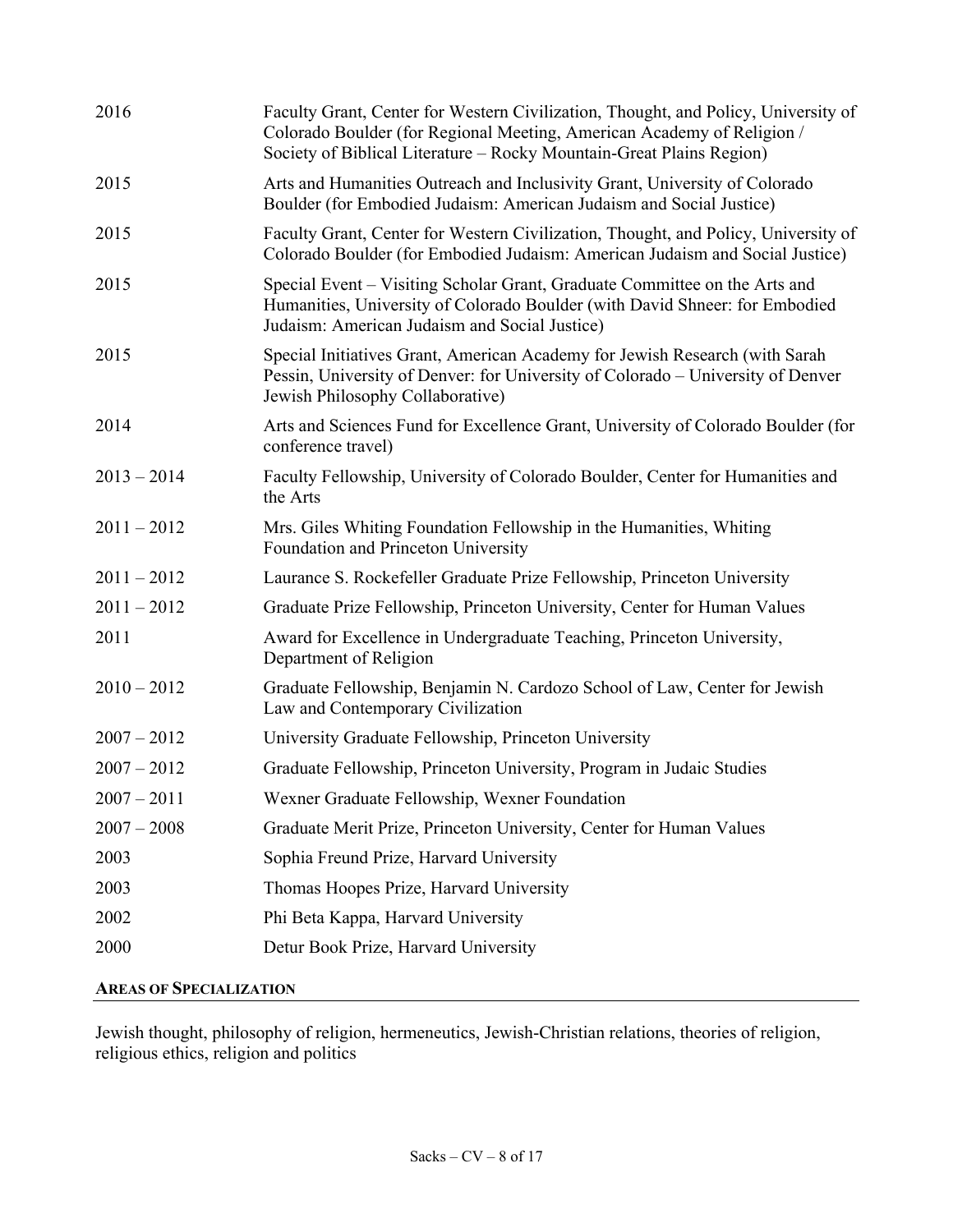#### **LANGUAGES**

Hebrew, German, Latin, French, Aramaic

#### **PROFESSIONAL AFFILIATIONS**

American Academy of Religion, Association for Jewish Studies, World Union for Jewish Studies, Society of Jewish Ethics

#### **TEACHING**

University of Colorado Boulder

*Courses:*

God (FYSM 1000)

Religion, Ethics and Politics (RLST 2400; previously offered as Religion and Contemporary Society)

Judaism (RLST/JWST 3100)

God and Politics (RLST/JWST 4170-5170; previously offered as RLST 4260-5260: Topics in Judaism: God and Politics in Jewish and Christian Thought)

Is God Dead? (RLST/JWST 4180-5180; previously offered as RLST/JWST 4260-5260: Topics in Judaism: Is God Dead?)

Love and Desire (RLST/JWST 4190-5190; previous offered as RLST/JWST 4260-5260: Topics in Judaism: Love and Desire in Judaism and Christianity)

Topics in Judaism: The Bible in Judaism and Christianity (RLST/JWST 4260-5260)

Capstone in Jewish Studies (JWST 4000)

Introduction to the Academic Study of Religion (RLST 6830)

*Independent Studies:*

Undergraduate Independent Studies (RLST 4840, JWST 4900)

- Is God Dead?
- Engaging the Bible
- God and Politics
- Internship in Jewish Studies
- Religion, Politics, and Society: Israel and the United States
- Martin Buber and Christian Thought
- Readings in Theory and Literature: Tolkien and the Study of Religion

Graduate Independent Studies (RLST 5840, RLST 6840, JWST 5900)

- Philosophy and the Study of Religion
- Ritual Studies
- Hegelian and Marxist Dialectics
- Judaism and Islam
- Love and Desire
- Music, Performance, and the Study of Religion
- Religion and International Law
- Jewish Mysticism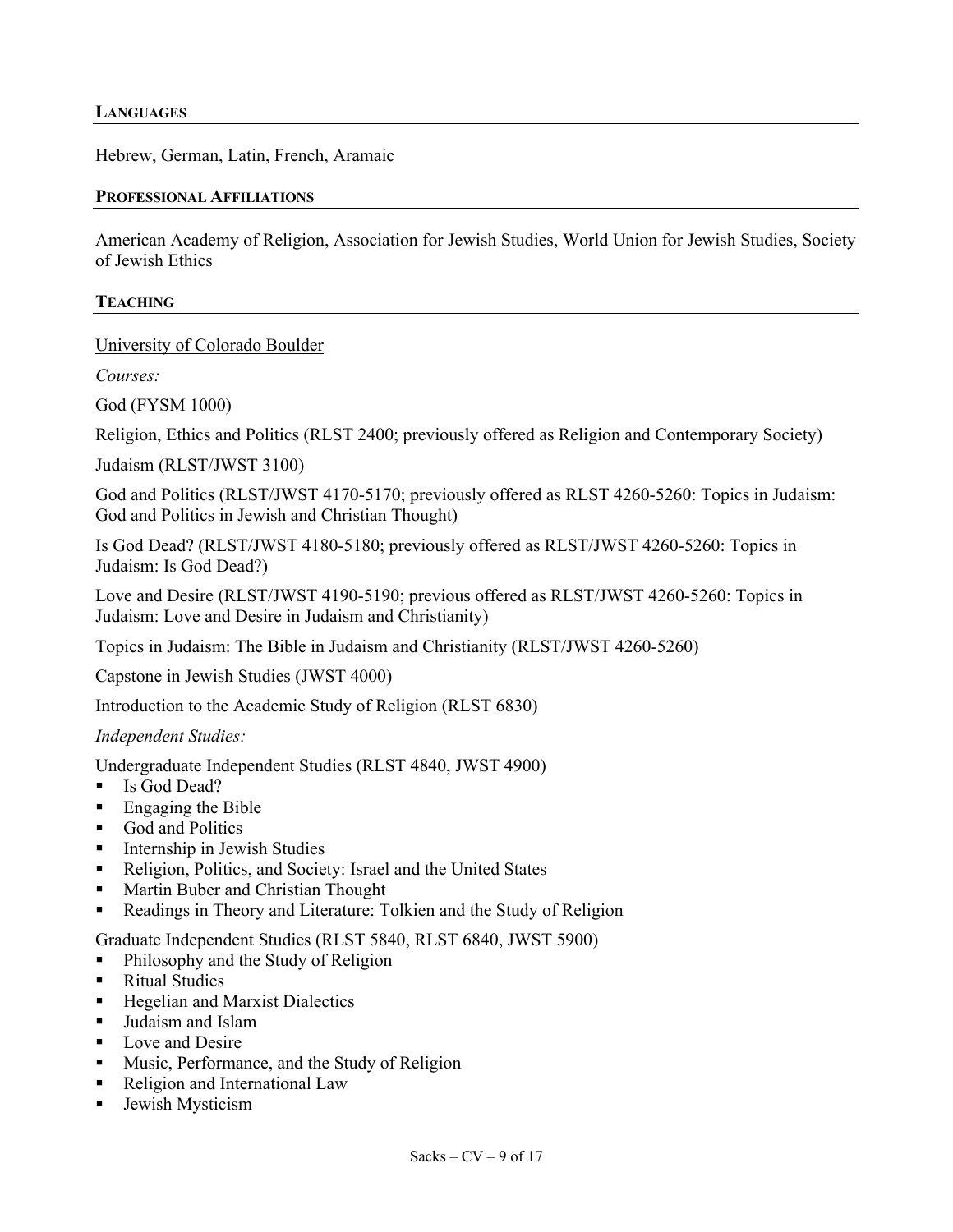- Music and Jewish Studies
- Sources of American Jewish Thought
- God and Politics
- Precarity, Vulnerability, and Encounter in Jewish Thought
- Ultimism
- § Music, Film and Holocaust Memory
- Modernity and Jewish Thought

# *Graduate Advising:*

Faculty Advisor for Jonathyn Zapf, M.A. Candidate (Religious Studies), 2020 – present

Faculty Advisor for Nicholas Johnson, M.A. Candidate (Religious Studies), 2017 – 2019

Faculty Advisor for Moriah Arnold, M.A. Candidate (Religious Studies), 2016 – 2019

Faculty Advisor for Mark Joseph, M.A. Candidate (Religious Studies), 2016 – 2018

Faculty Advisor for Scott Meyers, M.A. Candidate (Religious Studies), 2015 – 2017 (David Shneer served as secondary advisor)

Faculty Advisor for Joshua Siary, M.A. Candidate (Religious Studies), 2015 – 2017 (David Shneer served as secondary advisor)

Faculty Advisor for Kathryn Huether, M.A. Candidate (Religious Studies), 2014 – 2016

*M.A./M.F.A Theses and Portfolios:*

Thesis Advisor, "Religious Democratic Participation and Corporate Interests," Moriah Arnold (Religious Studies), April 2019

Portfolio Advisor, Nicholas Johnson (Religious Studies), April 2019

Portfolio Advisor, Mark Joseph (Religious Studies), December 2018

Thesis Advisor, "Religion of Reason in the New Age: Zalman Schachter-Shalomi, Hermann Cohen, and Messianic Politics," Scott Meyers (Religious Studies), July 2017

Thesis Advisor, "Subject Formation and Contemporary Life: Prayer in Postwar American Jewish Thought," Joshua Siary (Religious Studies), May 2017

Thesis Advisor, "Hearing the Holocaust: Music, Film, Aesthetics," Kathryn Huether (Religious Studies), May 2016

Member of Thesis Committee, "Magicians and Miracle-Workers: A New Method in the Realm of Magic," Paden Unruh (Religious Studies), May 2020

Member of Thesis Committee, "Altar of Tech: Mythology, Sainthood, and Magic in the Apple Brand," Cameron Rowlett (Religious Studies), April 2020

Member of Thesis Committee, "Dimensions of Foreign in Late Mito Traditionalist Discourse," Tetiana Topolian (Religious Studies and Asian Languages and Civilizations), March 2020

Member of Thesis Committee, "'Relationship is What Life Is': The New Message from God as Lived Religion," Celetia Liang (Religious Studies), August 2019

"Out of the Broom Closet and into the Fire: Examining How Modern Witches Communicate with Each Other and the World at Large," Michael Connelly (Religious Studies), May 2019

Member of Thesis Committee, "Perennialism as Justification for the Appropriation of Buddhist Meditation," Elizabeth Wilson (Religious Studies), April 2018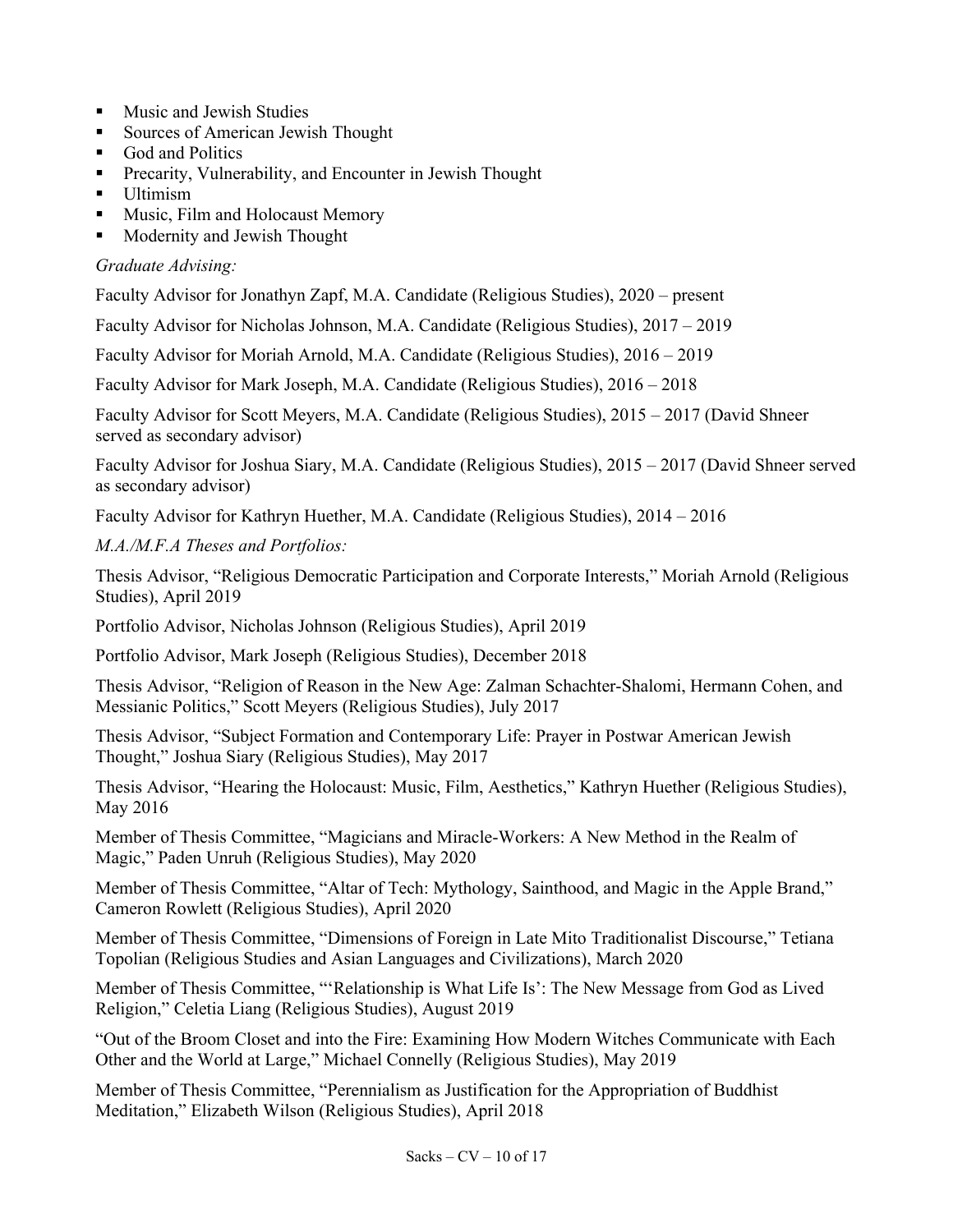Member of Thesis Committee, "Hutterite Religion: Grappling with Religious Diversity and Complexity," John Sheridan (Religious Studies), July 2017

Member of Thesis Committee, "Scriptor Noster Arabicus et Tursimany: A Jewish Culture Mediator in the Thirteenth-Century Crown of Aragón," Dillon Webster (Religious Studies), May 2017

Member of Thesis Committee, "Regimes of Belief: On the Pervasiveness of Religion as Belief from Locke to the United States Commission on International Religious Freedom," Amanda Alexander (Religious Studies), May 2017

Member of Thesis Committee, "'The Devil Hates that Doctrine': Hell in American Fundamentalism and Evangelicalism, 1900-2015," Joshua Wright (Religious Studies), May 2016

Member of Thesis Committee, "Because It Could Get Infected," Judd Schiffman (Art and Art History), November 2015

Member of Thesis Committee, "Legitimizing Struggle: The Rhetoric of Nonviolence and the Palestinian and International Boycott, Divestment and Sanctions Movement," Meghan Zibby (Religious Studies), May 2015

Member of Thesis Committee, "With the Word 'Gods' He Created Scripture: The Language Philosophy of Śaṅkarācārya as presented in Brahmasūtrabhāṣya 1.3.28," Jonathan Peterson (Religious Studies), May 2015

Member of Thesis Committee, "'Roll For Initiative': The Religion of Fear and the Rhetoric Against *Dungeons & Dragons* During the 1980s," Denise Wojdyla (Religious Studies), June 2014

Member of Thesis Committee, "Emancipation and Compensation in Fanny Lewald's *Modernes Märchen*," Robert Bloom (Germanic and Slavic Languages and Literatures), April 2014

Member of Thesis Committee, "On Foucault's *Askēsis* of Death Meditation: Exploring Benjamin's Secularization as a Temporal Model," Maureen Kelly (Religious Studies), April 2013

#### *Ph.D. Dissertations:*

Member of Dissertation Committee, "Between Religion, Culture, and Nation: The Hebrew Bible and the Construction of Collectivity in the Works of German-Jewish Émigrés," Adi Nester (Germanic and Slavic Languages and Literatures), April 2020

Member of Dissertation Committee, "Beyond Secularism: Radical Orthodoxy in Conversation with Radical Political Theory," Matthew Bradney (Political Science), Summer 2017

Member of Dissertation Committee, "The Politics of Antisemitism in Denver, Colorado, 1898-1984," Michael Lee (History), January 2017

#### *B.A. Capstone Projects and Honors Theses:*

Advisor for Senior Capstone Project, "Pirkei Avot 2:16: Mosaic Project," Jenna Solomon (Jewish Studies), May 2021

Advisor for Senior Capstone Project, "Brundibar, Suite Francaise, and the Exception," Kelly Lolly (Jewish Studies), May 2021

Member of Thesis Committee, "From Superman to Super-Monster: Race and the Jewish Comics Connection in the Twentieth Century," Jace Rosenthal (English), April 2021

Member of Thesis Committee, "Melech Artus and the Holy Grail," Sarah Schleifer (English), April 2021

Thesis Advisor, "Reimagining Religion in a Contemporary Context: The Case of Harry Potter," Natania Bloch (Jewish Studies), November 2020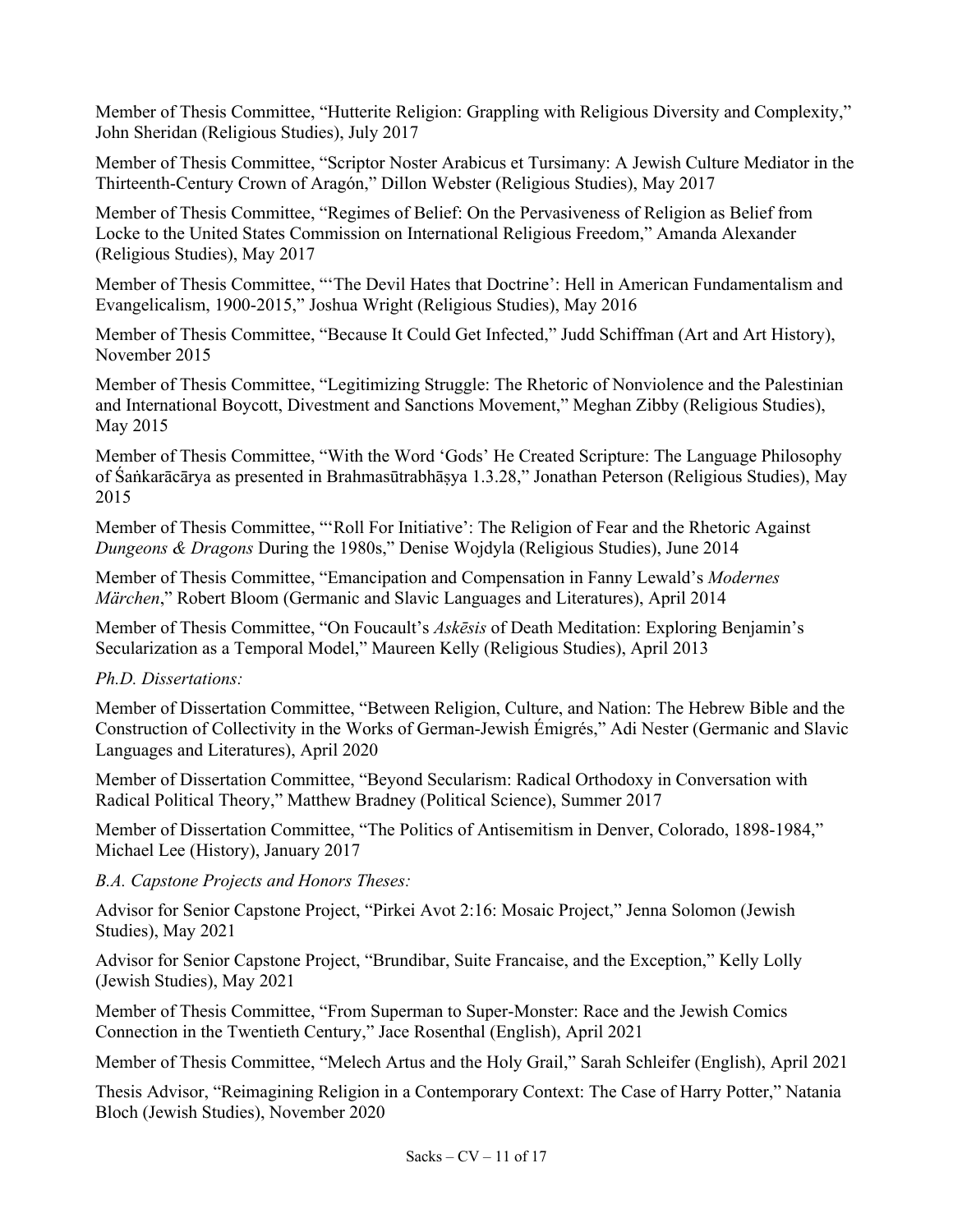Member of Thesis Committee, "The Art of Dealing with the Gods: Balinese Women and Ritual Labor," Emily Martin (Anthropology), April 2018

Advisor for Senior Capstone Project, "The Hineini Handbook," Henry White (Jewish Studies), April 2016

Member of Thesis Committee, "Adorno and Augustine: Parallel Conceptions of Alienation and the Self," Lukas Hoffman (Germanic and Slavic Languages and Literatures), March 2016

Member of Thesis Committee, "Thru-Hiking as Pilgrimage: Transformation, Nature, and Religion in Contemporary American Hiking Novels," Anna Ptasznick (Religious Studies), April 2015

Member of Thesis Committee, "Post-Holocaust American Judaism and the Jewish Renewal Movement," Scott Meyers (Jewish Studies), April 2014

Member of Thesis Committee, "Investigating the Relationship Between the Molecular Circadian Clock and Muscle Satellite Cell State," Rachel Wilson (Molecular, Cellular, Developmental Biology), April 2014

Member of Thesis Committee, "Fractured Ethics: The Relationship between Humanity and the Nonhuman," Oriel Eisner (Humanities), April 2013

# *Ph.D. and M.A. Examinations:*

Member of Ph.D. Comprehensive Examination Committee, Adi Nester (Germanic and Slavic Languages and Literatures), April 2016

Member of M.A. Comprehensive Examination Committee, Robert Bloom (Germanic and Slavic Languages and Literatures), April 2013

*Graduate Student Presentations and Workshops:*

"Ph.D. Programs" (with Religious Studies faculty), Religious Studies, April 2021

"Publications" (with Brian Catlos), Religious Studies, November 2020

"God and Politics in the Classroom: Teaching Controversial Texts at a Public University," Graduate Teacher Program – College Classroom Teaching Strategies Series, March 2017

"Practitioners, Believers, and the Religious Studies Classroom" (with Holly Gayley), Religious Studies, November 2016

"Using Your Degree Outside the Academy," Religious Studies, March 2016

"Religious Studies-Specific Pedagogy and Classroom Management," Religious Studies, October 2014

*Undergraduate Student Presentations and Workshops:*

"Professional Development," Jewish Studies Student Advisory Board, October 2018

"Interviews and Professional Etiquette," Jewish Studies Student Advisory Board, October 2017

"Research in Jewish Studies: How, What, Why," Jewish Studies – Undergraduate Research Opportunities Program, March 2017

Other Universities

Workshop for Jewish Studies Graduate Fellows, University of Virginia, November 2019

Jewish Philosophy Today (Undergraduate Introduction to Modern Jewish Thought), University of Virginia, November 2019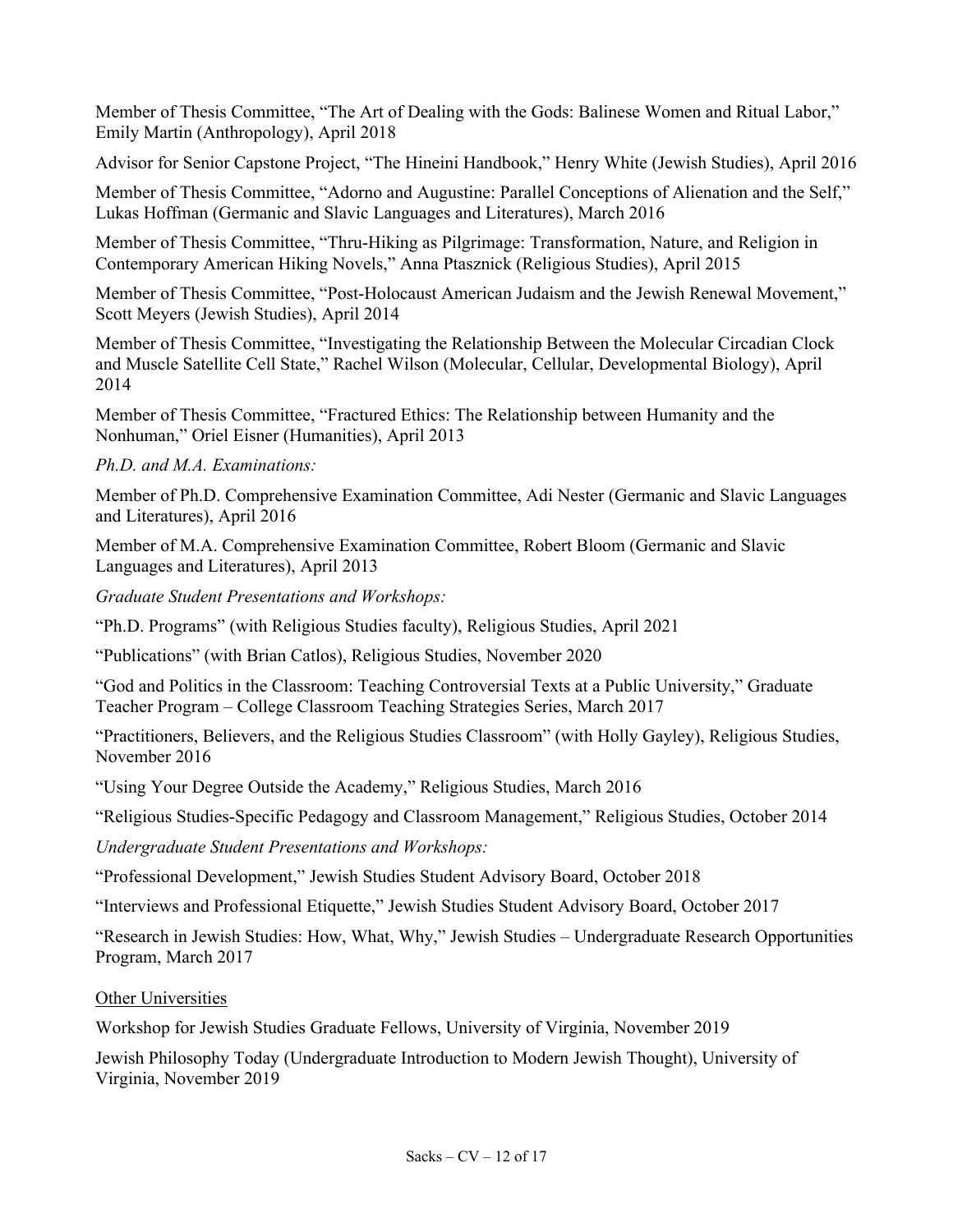Summer Seminar: Jewish Thought and Enduring Human Questions (Tikvah Seminar, preceptor), Princeton University, Summer 2009 – 2011

Christian Ethics and Modern Society (REL 261, preceptor), Princeton University, Fall 2010

Religion in Modern Thought and Film (REL 222, preceptor), Princeton University, Spring 2010

Public Lectures, Classes, and Workshops (selected)

Moderator for Peak to Peak Series, University of Colorado Boulder (webinar series), 2020 – present

- Galeet Dardashti with Yonatan Malin, "Middle Eastern / North African Jewish Poetic Songs (*Piyyutim*) – From Pulpit to Pop Chart," December 2021
- Cookie Segelstein and Josh Horowitz with Yonatan Malin, "Traditional Klezmer Music," November 2021
- Adah Hetko and Zoë Aqua with Yonatan Malin, "Contemporary Klezmer Music and Yiddish Song," September 2021
- § Rebecca Wartell, "'Better Widowed than Married': Conversa Women in Early Modern Europe," May 2021
- § Yonatan Malin, "Klezmer Music as Jewish Dialogue and Jewish Discourse," December 2020
- § Hilary Kalisman, "Exams in Extremis: Standardized Testing, Politics, and Crisis in the Middle East," November 2020
- Nan Goodman, "Jewish Messianic Heresy and the Right to Privacy: Louis Brandeis and the Sabbatian Origins of an American Legal Doctrine," September 2020
- David Shneer, "Grief: The Biography of a Holocaust Photograph," August 2020
- § Samira Mehta, "Eco-Kashrut: Jews, Food, Justice," July 2020

"Am I Just Too Exhausted for Judaism?" Temple Emanuel Denver (online class), September 2021

"Do We Really Want God to Speak with Us?" Jewish Colorado, Denver (online class), May 2021

Moderator for "Then and Now: Genocide, Courage, and Complicity," Holocaust, Genocide, and Contemporary Bioethics Program, University of Colorado Anschutz Center for Bioethics and Humanities – University of Colorado Boulder Program in Jewish Studies, Rebecca Carter-Chand (United States Holocaust Memorial Museum) and Susannah Sirkin (Physicians for Human Rights), Online Program, April 2021

"Why Do We Even Need Community, Anyway?" Temple Emanuel, Denver (online class), September 2020

"Why Do We Even Have the Torah, Anyway?" Minyan Na'aleh, Denver (online class), May 2020

"Is God Dead?" Temple Emanuel, Denver (class), October 2019

"Is Being a Good Person Worthwhile?" Bonai Shalom, Boulder (class), September 2019

"CU Boulder Peak to Peak: Is Being a Good Person Worthwhile?" Har Mishpacha, Steamboat Springs (class), August 2019

"CU Boulder Peak to Peak: Is God Dead?" Har Mishpacha, Steamboat Springs (class), August 2019

"Is God Dead?" Jeffersonian Dessert Party, Boulder Jewish Community Center, Boulder (class), February 2019

"Is Being a Good Person Worthwhile?" Temple Emanuel, Denver (class), September 2018

"CU Boulder Peak to Peak: Does God Care About Our Prayers?" Har Mishpacha, Steamboat Springs (class), August 2018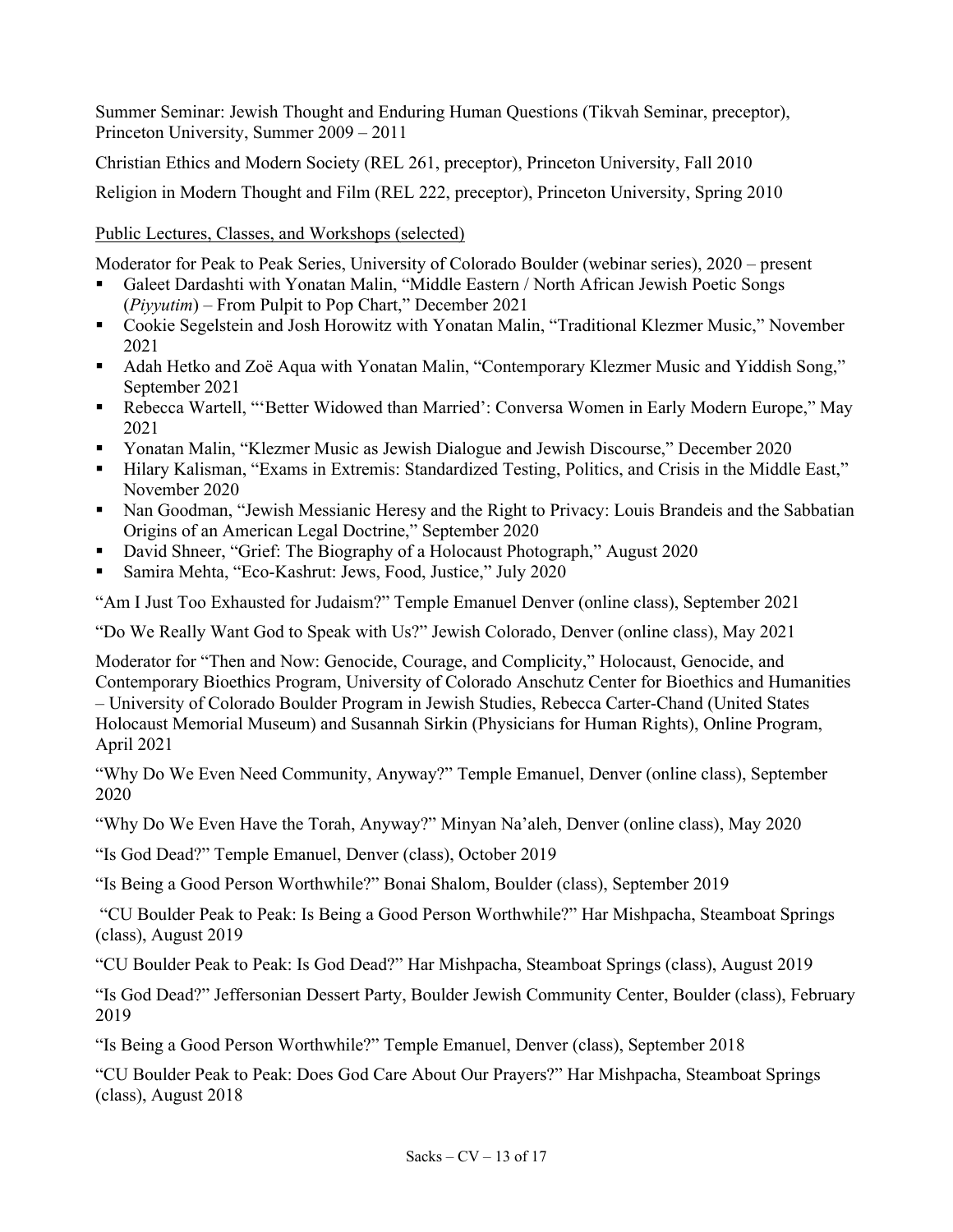"CU Boulder Peak to Peak: Does It Make Sense to Be Jewish?" Har Mishpacha, Steamboat Springs (class), August 2018

"Does God Care About Our Prayers?" Temple Emanuel, Denver (class), September 2017

"CU Boulder Peak to Peak: Does Christianity Matter for Judaism – and Vice Versa?" Har Mishpacha and United Methodist Church, Steamboat Springs (class), August 2017

"CU Boulder Peak to Peak: Does God Make Mistakes? Should God Repent?" Har Mishpacha, Steamboat Springs (class), August 2017

"Does God Make Mistakes? Should God Repent?" Temple Emanuel, Denver (class), October 2016

"Why Repent?" DAT Minyan, Denver (class), September 2016

"Religion and Violence," Aspen Jewish Congregation, Aspen (class), August 2016

"Inaugural CU Boulder Peak to Peak Lecture: Does God Make Mistakes? Should God Repent?" Aspen Jewish Congregation, Aspen (lecture), August 2016

"A Living Script: Moses Mendelssohn's Modern Judaism," Boulder Jewish Community Center, Boulder (lecture), January 2015

"Is God Dead?" Temple Emanuel, Denver (lecture), March 2014

"Is Repentance Worth It?" Temple Emanuel, Denver (lecture), September 2012

"Educating Teachers: A Conversation for Those Who Teach," Wexner Graduate Fellowship Winter Institute, Fort Myers (workshop), January 2009

"The Mendelssohns in German-Jewish History," Central Synagogue, New York (lecture), January 2009

#### **ACADEMIC SERVICE**

#### Professional Organizations

| $2021$ – present | Co-Editor, Modern Judaism, Encyclopedia of the Bible and its Reception (De<br>Gruyter)                                                  |
|------------------|-----------------------------------------------------------------------------------------------------------------------------------------|
| $2021$ – present | Secretary/Treasurer, Society of Jewish Ethics                                                                                           |
| 2021             | Session Co-Organizer, "Rosenzweig for the Contemporary Moment," Political<br><i>Theology Network</i> , Online Program, June 2021        |
| 2021             | Panelist, Peer Review Committee, National Endowment for the Humanities<br>American Rescue Plan Program                                  |
| 2021             | External Letter Writer, Renewal (Reappointment) Case, Research University                                                               |
| $2020$ – present | Member of Governance Committee, Association for Jewish Studies                                                                          |
| $2017$ – present | Co-Founder, M-JEW (Modern Judaica Electronic Workshop)                                                                                  |
| $2017 - 2018$    | President, American Academy of Religion / Society of Biblical Literature – Rocky<br>Mountain-Great Plains Region                        |
| $2016$ – present | Member of Board, Society of Jewish Ethics                                                                                               |
| $2016 - 2017$    | Vice President and Program Chair, American Academy of Religion / Society of<br>Biblical Literature – Rocky Mountain-Great Plains Region |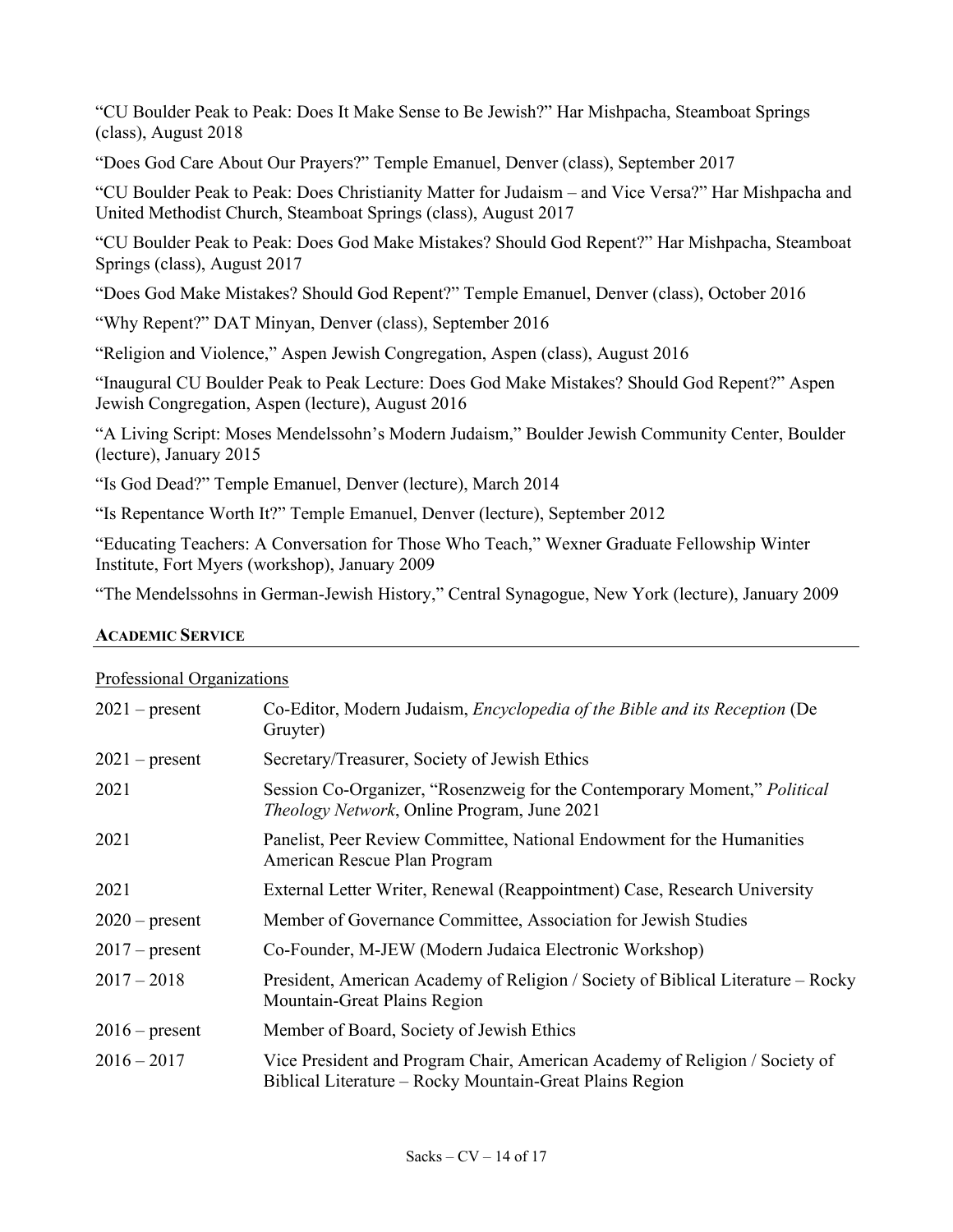| $2015$ – present | Co-Founder, University of Colorado – University of Denver Jewish Philosophy<br>Collaborative                                                                                                                                                                                                                                                                                                                                                                                                                                                                                                                                                                                                                                                                                                                                                                                                                                                                                                                                                                                                                                                                                   |
|------------------|--------------------------------------------------------------------------------------------------------------------------------------------------------------------------------------------------------------------------------------------------------------------------------------------------------------------------------------------------------------------------------------------------------------------------------------------------------------------------------------------------------------------------------------------------------------------------------------------------------------------------------------------------------------------------------------------------------------------------------------------------------------------------------------------------------------------------------------------------------------------------------------------------------------------------------------------------------------------------------------------------------------------------------------------------------------------------------------------------------------------------------------------------------------------------------|
| 2015             | Panelist, Peer Review Committee, National Endowment for the Humanities<br>Summer Stipend Program                                                                                                                                                                                                                                                                                                                                                                                                                                                                                                                                                                                                                                                                                                                                                                                                                                                                                                                                                                                                                                                                               |
| $2014$ – present | Manuscript Referee (Harvard Theological Review, Journal of Religious Ethics,<br>AJS Review, Shofar, Jewish Studies Quarterly, East European Jewish Affairs,<br>Journal of Religious History, Journal of Jewish Thought and Philosophy, English<br>Language Notes, Journal of Textual Reasoning, Hebrew Union College Annual,<br>Religions, Cambridge University Press, Stanford University Press, University of<br>Nebraska Press/Jewish Publication Society of America, Academic Studies Press,<br>Routledge, Bloomsbury)                                                                                                                                                                                                                                                                                                                                                                                                                                                                                                                                                                                                                                                     |
| $2014$ – present | Session Organizer, National Meeting, American Academy of Religion<br>"Affecting Jewish Studies" (2020 – online)<br>"Empire and Modern Judaism" (2018 – Denver)<br>"Reimagining the Field: Theorizing the 'Jewishness' of Jewish Thought"<br>$(2017 - Boston)$<br>"Revisiting Sources, Reimagining Disciplines: Judaism and the Academic<br>٠<br>Study of Religion" (San Diego $-2014$ )                                                                                                                                                                                                                                                                                                                                                                                                                                                                                                                                                                                                                                                                                                                                                                                        |
| $2014 - 2017$    | Co-Chair, Annual Meeting Program Committee, Society of Jewish Ethics (for<br>2016 and 2017 meetings)                                                                                                                                                                                                                                                                                                                                                                                                                                                                                                                                                                                                                                                                                                                                                                                                                                                                                                                                                                                                                                                                           |
| $2014 - 2015$    | Departmental Representative to Program Committee, Regional Meeting,<br>American Academy of Religion / Society of Biblical Literature - Rocky<br>Mountain-Great Plains Region                                                                                                                                                                                                                                                                                                                                                                                                                                                                                                                                                                                                                                                                                                                                                                                                                                                                                                                                                                                                   |
| $2013$ – present | Session Chair<br>Annual Meeting, Society of Jewish Ethics: "Narrative and Mythical<br>Е<br>Thinking," (Online Program – 2022); "Works in Progress Session: 'Rebecca's<br>Journey': Transracial Adoption as a Window into the Construction of Jewish<br>Families" (Louisville – 2019); Plenary Address by Rachel Adler, "Women as<br>Human Beings in the Global Future" (Toronto $-2016$ )<br>Annual Meeting, Association for Jewish Studies: "Advancing Pedagogy of<br>п<br>Jewish Thought and Rabbinics as Part of the Humanities" (for seminar on<br>"Thinking with Rabbinic Texts: The Next Stage"; San Diego - 2016)<br>Regional Meeting, American Academy of Religion / Society of Biblical<br>Literature - Rocky Mountain-Great Plains Region: "Religion and Politics" and<br>"Religion and the Literary Experience" (Brigham Young University $-2018$ );<br>"Religion, Authenticity, and Modernity" (University of Colorado Boulder –<br>2017); "Religion, Archaeology, and the Law" (Creighton University – 2015);<br>"Formations of Subjectivity in Modernity: Its Forms, Functions, and Pitfalls"<br>and "Methods in Religion and Ethics" (Denver Seminary $-2013$ ) |
| $2012$ – present | Session Organizer, Annual Meeting, Association for Jewish Studies<br>"Reimagining Scripture: German-Jewish Thought and the Bible" (2014 -<br>Baltimore)<br>"Imagining the Good Life: New Trajectories in Modern Jewish Thought"<br>٠<br>$(2012 - Chicago)$                                                                                                                                                                                                                                                                                                                                                                                                                                                                                                                                                                                                                                                                                                                                                                                                                                                                                                                     |
| $2012 - 2013$    | Member of Program Committee, Regional Meeting, American Academy of<br>Religion / Society of Biblical Literature – Rocky Mountain-Great Plains Region                                                                                                                                                                                                                                                                                                                                                                                                                                                                                                                                                                                                                                                                                                                                                                                                                                                                                                                                                                                                                           |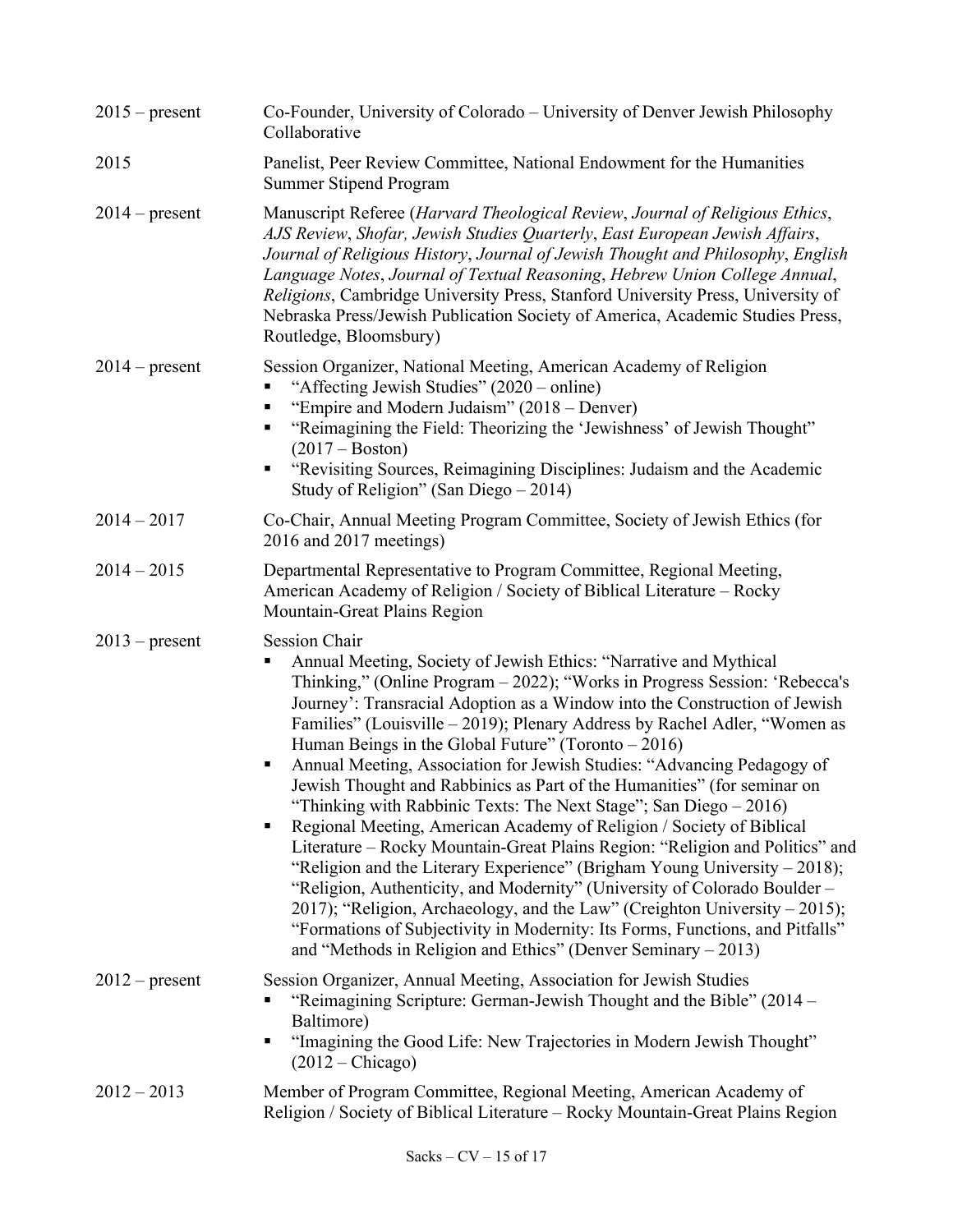# University of Colorado Boulder

| $2022$ – present | Member, Academic Review and Planning Advisory Committee                                                                                                                                          |
|------------------|--------------------------------------------------------------------------------------------------------------------------------------------------------------------------------------------------|
| $2021$ – present | Chair, Gift Fund Committee, College of Arts and Sciences                                                                                                                                         |
| $2021$ – present | Faculty Participant, Faculty Leadership Institute, Office of Faculty Affairs                                                                                                                     |
| $2021$ – present | Member of Louis P. Singer Endowed Chair in Jewish History Search Committee,<br>Program in Jewish Studies                                                                                         |
| 2021             | Member of Tenure Primary Unit Evaluation Committee, Department of Religious<br><b>Studies</b>                                                                                                    |
| $2020$ – present | Member of Holocaust, Genocide, and Contemporary Bioethics Advisory Group,<br>Center for Bioethics and Humanities, Anschutz Medical Campus                                                        |
| $2020$ – present | Director, Program in Jewish Studies                                                                                                                                                              |
| $2020$ – present | Academic Director, Post-Holocaust American Judaism Collections                                                                                                                                   |
| $2020$ – present | Member of Evaluation Committee, AHUM Course Proposals, College of Arts and<br>Sciences                                                                                                           |
| $2020 - 2021$    | Member of Evaluation Committee, Albert Smith Nuclear Age Fund, College of<br>Arts and Sciences                                                                                                   |
| 2020             | Member of Evaluation Committee, Shelter in Place Micro-Grants, Center for<br>Humanities and the Arts                                                                                             |
| 2020             | Member of Evaluation Committee, Small Grant Proposals, Center for Humanities<br>and the Arts                                                                                                     |
| 2020             | Member of Evaluation Committee, Climate Change Grant Proposals, Center for<br>Humanities and the Arts                                                                                            |
| 2020             | Undergraduate Internship Coordinator, Program in Jewish Studies                                                                                                                                  |
| 2020             | Chair of Assistant Professor Reappointment Primary Unit Evaluation Committee,<br>Department of Religious Studies                                                                                 |
| 2019             | Member of Assistant Professor Reappointment Primary Unit Evaluation<br>Committee, Department of Religious Studies                                                                                |
| 2019             | Chair of Merit Review Committee, Program in Jewish Studies                                                                                                                                       |
| 2019             | Member of Program Manager Search Committee, Program in Jewish Studies                                                                                                                            |
| 2019             | Member of Hebrew Instructor Search Committee, Program in Jewish Studies                                                                                                                          |
| $2018 - 2019$    | Co-Chair, Search Committee for Assistant Professor in Women and Gender<br>Studies and Jewish Studies (Joint Committee with Department of Women and<br>Gender Studies), Program in Jewish Studies |
| $2018 - 2019$    | Member of Review Committee, Kayden Translation Award, College of Arts and<br>Sciences                                                                                                            |
| 2018             | Member of Review Committee, Cynthia H Schultz and Beverly Sears Graduate<br>Student Awards, Graduate School                                                                                      |
| 2018             | Member of Instructor Promotion Primary Unit Evaluation Committee, Program in<br>Jewish Studies                                                                                                   |